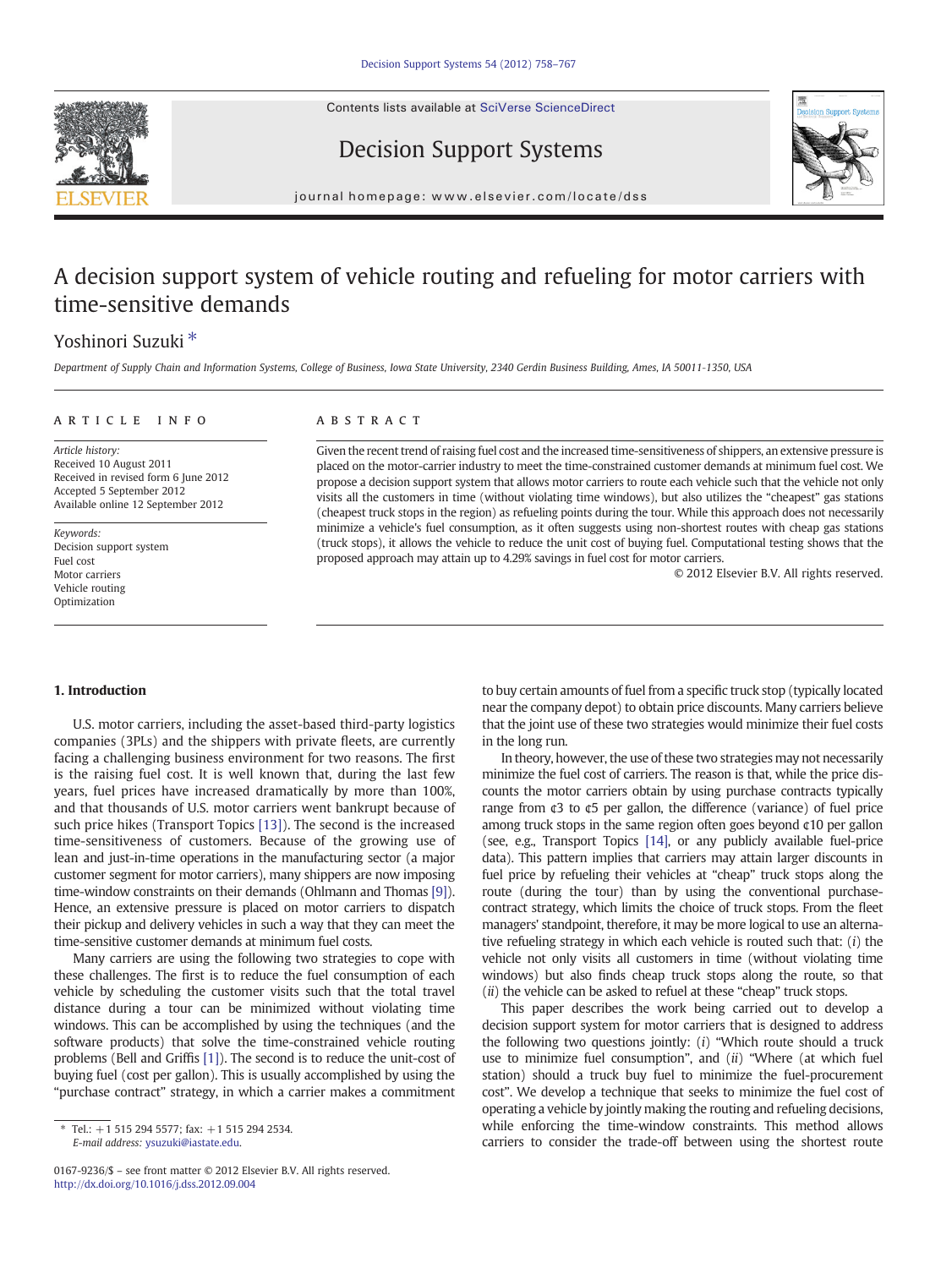(which can minimize the fuel consumption) and using non-shortest routes with cheap truck stops (which can minimize the unit cost of buying fuel). To the best of our knowledge, no study has considered this type of problem in the past.

The contribution of this paper is threefold. First, we present a problem (model) that jointly addresses the time-constrained single-vehicle routing problem, known as the traveling salesman problem with time windows (TSPTW), and the vehicle-refueling problem. This model, which is denoted hereafter as the traveling-salesman problem with time windows and refueling (TSPTWR), was developed by working closely with motor carriers to maximize its workability in the field. Second, we propose a metaheuristic method for the TSPTWR. Our method seeks both the route and the sequence of truck stops, which (in combination) minimize the fuel cost of operating a vehicle. Third, we apply our method to both the actual and hypothetical instances, and test its effectiveness. We show that our method provides considerably lower fuel costs than the conventional method, which combines the "shortest-route" and "purchase contract" strategies.

#### 2. Literature review

Since the vehicle-routing studies are reviewed extensively elsewhere (see, e.g., Figliozzi [\[3\]](#page--1-0)), this section reviews only the studies that considered the vehicle-refueling problem, or those that jointly considered the vehicle-routing and vehicle-refueling problems, for motor carriers. Studies which proposed the vehicle-refueling methods for other modes of transportation, or those which proposed the methods of finding the best locations of fuel stations, are not reviewed. We refer the readers who are interested in these "other" refueling studies to Besbes and Savin [\[2\]](#page--1-0), Suzuki [\[12\],](#page--1-0) Wang and Lin [\[15\],](#page--1-0) Huang et al. [\[4\],](#page--1-0) and Nourbakhsh and Ouyang [\[8\]](#page--1-0).

The simplest, and the earliest, form of the vehicle-refueling problem is the fixed-route vehicle refueling problem (FRVRP). The FRVRP seeks the optimal refueling policy which indicates the best sequence of truck stops to use, along with the best refueling quantities at the chosen truck stops, for a given (fixed) origin–destination route. The FRVRP and its solution techniques were pioneered by practitioners (consulting firms) in the mid-1990s. The idea was to develop software products for motor carriers that allow them to buy more gallons at cheap truck stops and buy fewer gallons at expensive truck stops. Today, several software products exist that can solve the FRVRP to near-optimality, which are often called fuel optimizers by fleet managers. These products (fuel optimizers) typically work in conjunction with truck-routing software products, so that carriers can first compute the shortest route for a given origin–destination, and then find a refueling policy for this route. Fuel optimizers also work in conjunction with fuel-price databases (which are updated daily), so that carriers can always utilize the latest fuel price.

Recently, several scholarly works have been conducted that proposed the exact (optimal) solution techniques for the FRVRP. Lin et al. [\[7\]](#page--1-0) proposed a linear-time greedy (but an exact) algorithm for the FRVRP by modifying the technique widely used in the inventory-capacitated lot-sizing literature. Khuller et al. [\[5\]](#page--1-0) also proposed a relatively simple algorithm that solves the FRVRP to optimality by employing a dynamic programming technique. Suzuki [\[11\]](#page--1-0) proposed a mixed-integer linear programming approach to the FRVRP, and empirically showed that, for relatively small problems, the optimal refueling policies can be obtained in a straight-forward fashion by using the simplex algorithm, in conjunction with the branch-and-bound technique.

Some scholarly works have considered more complex forms of refueling problems that jointly address the shortest-route problem and the FRVRP. The motivation behind these studies is that, if the routing and refueling problems are solved sequentially (independently), we will ignore the impact of routing decisions on refueling performances, so that the resulting solutions may not be optimal (near optimal). Both

Lin [\[6\]](#page--1-0) and Khuller et al. [\[5\]](#page--1-0) proposed exact algorithms that jointly solve the shortest-route problem and the FRVRP. These two methods find the route and the refueling policy which, in combination, minimize the fuel cost of operating a vehicle from origin to destination. It is to be noted, however, that these methods both assume that the origin and the destination represent two distinct points in a graph. This implies that they may not be applied directly to the TSP (traveling salesman problem) type instances. (Note that the TSP, which is NP-hard, and the shortest route problem with distinct origin and destination, which is not NP-hard, are intrinsically different problems that cannot be solved by the same technique).

Perhaps the work that is most relevant to this study is Khuller et al. [\[5\]](#page--1-0). They considered the problem that jointly addresses the TSP and the FRVRP, and proposed a heuristic method. In our view, however, their study (method) seems to suffer from limited practical values for the following two reasons. First, it does not consider some "real-world" issues and constraints that are considered by all commercial fuel optimizers. These constraints include: (i) the minimum purchase quantity per fuel stop (which prohibits "small-purchase" fuel stops and/or too many fuel stops), and  $(ii)$  the maximum distance a vehicle is allowed to travel "off the route" to reach a fuel station (which forbids a vehicle to divert excessively from the route). Second, it does not consider the customer time windows (delivery or pickup). As we had discussed previously, this constraint is increasingly recognized as an important customer-service element by motor carriers.

#### 3. The decision support system

The proposed decision support system is composed of three parts; i.e., inputs, decision model, and outputs (see [Fig. 1](#page--1-0)). The inputs include: (*i*) the set of customers to service (along with their time windows), (*ii*) the geographical data of the covered area, and (*iii*) the data on truck-stop attributes. The geographical data are readily available from many truck-routing software products (e.g., PC Miler), and the truck-stop attributes (of nearly all the truck stops in the U.S.) can be obtained from several fuel-price database products such as the OPIS (Oil Price Information Service) database. The outputs consist of the routing and refueling instructions for truck drivers. The former identifies the sequence (order) of customer visits, while the latter identifies the set of truck stops to use, along with the refueling quantity at each chosen truck stop.

The main focus of this paper is the formulation of the decision model (problem) and the development of the solution technique for the problem. In the paragraphs that follow we discuss:  $(i)$  the definition and the formulation of the problem,  $(ii)$  the computational complexity of the problem, (iii) the proposed solution approach to the problem, and  $(iv)$  the set of strategies that can be used to improve the CPU time of solving the problem when using the proposed technique.

#### 4. Problem formulation

#### 4.1. The TSPTWR instance

Consider a TSPTW delivery instance for day t. Let  $G=(N, L)$  be a directed graph, where  $N = \{0, 1, 2, ..., n, n+1\}$  is the finite set customers (nodes) that must be visited on day  $t$ , and  $L$  is the set of arcs connecting nodes (see [Fig. 2](#page--1-0) for a sample network). The depot is represented by two nodes; 0 (starting node) and  $n+1$  (ending node). We assume that there exists an arc  $(i, j) \in L$  for every  $i \in N \setminus \{n+1\}$ ,  $j \in N \setminus \{0\}$ ,  $i \neq j$ . The distance (miles) and travel time (minutes) of each arc  $(i, j)$ are denoted by  $d_{ij}$  and  $t_{ij}$ , respectively. Each customer *i* has a specific time window  $[S_i, S_i + D_i]$  during which the customer must be served, where  $S_i$  and  $D_i$  denote the starting time and the duration, respectively, of the time window. The unloading time (duration) at each customer i is denoted by  $U_i$ . A visit to customer *i* must be scheduled such that both the time to begin unloading  $(B_i)$  and the time to finish unloading